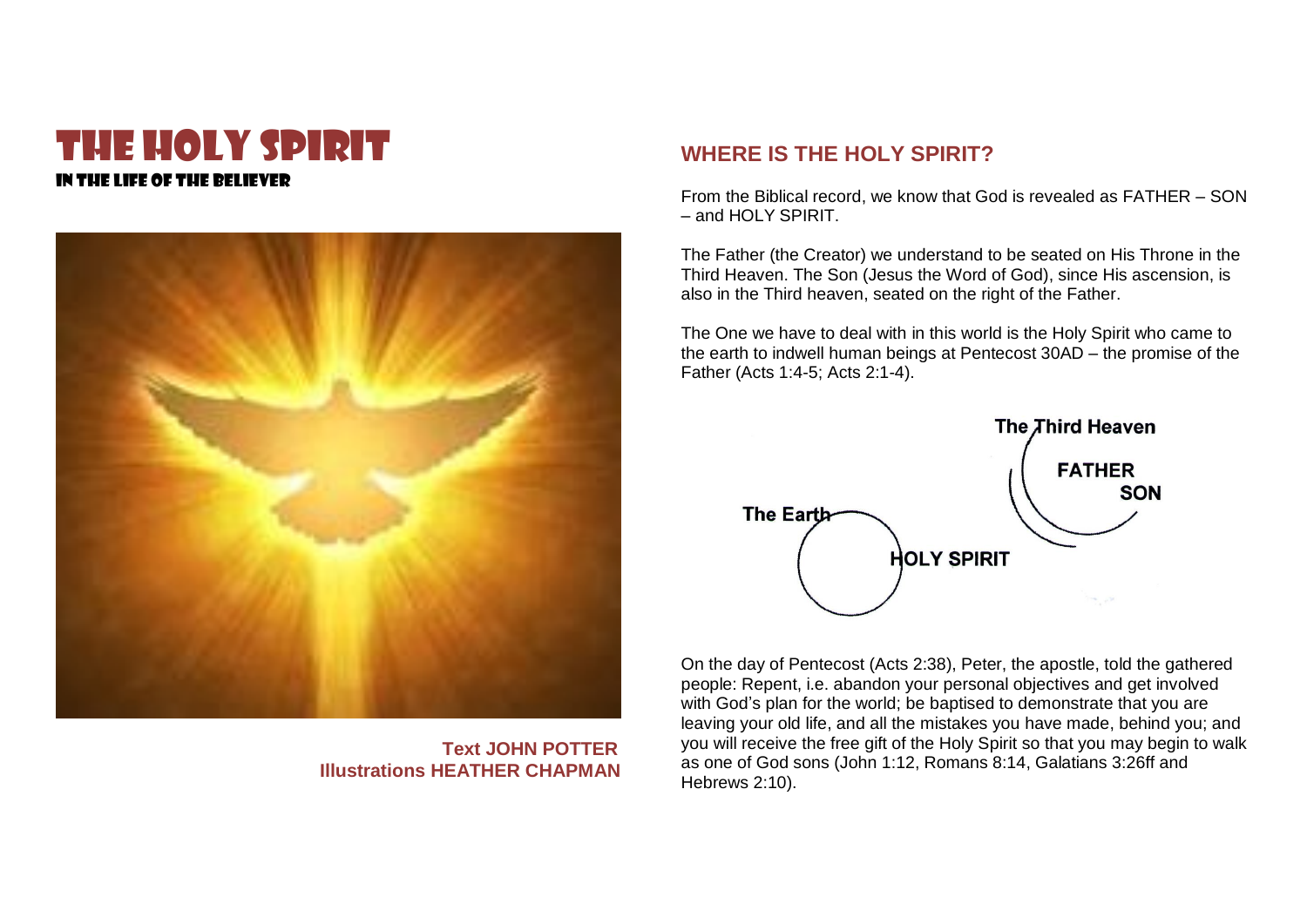## **THE HOLY SPIRIT BAPTISM**

The Greek word *baptisma* means to submerge (NB Not *baptismos*, to wash). In water baptism, candidates are submerged in water. In Holy Spirit baptism, candidates are submerged in the Holy Spirit.

That happened to me in 1966; I was sitting in my lounge room at Loxton, South Australia when suddenly the Holy Spirit was all around me. He remained around me for about 2 minutes. I did not get an inner release, I did not speak in tongues, but I was never the same again. I knew that the Holy Spirit was with me and all around me.

Since that time, I have continued to experience the Holy Spirit's outer encouragements in two ways:

- I feel 'the anointing' (His presence) when I am speaking something He agrees with.
- I experience external warnings when I am being attacked by demonic spirits.

This all began at Pentecost AD 30 (Acts 1-4).

The Holy Spirit continues to move on the Earth, to show Himself strong on behalf of those whose heart is perfect towards Him (II Chronicles 16:9).

## **THE BORN AGAIN EXPERIENCE**

Jesus said the Holy Spirit would be with us and in us (John 14:17). The Holy Spirit not only envelops us, He also takes up residence in our human spirit - the Most Holy Place of our Tabernacle. This is what it means to be 'born again'. It is an experience that allows us to **see** the Kingdom of God (John 3:3).

NB: Some people are born again, and some people are not born again (John 3:3, Romans 8:9). Whoever we are, we need to repent and be born again, for without the Holy Spirit we do not belong to God. We are like this:



A born again person can see the Kingdom but does not necessarily enter into the experience of living in it. They do not hear the voice of God because He does not have access to their soul (Holy Place). Their minds remain ignorant of God's desires and purposes and the devil can still play games with their minds. Most people sitting in churches are in this state.

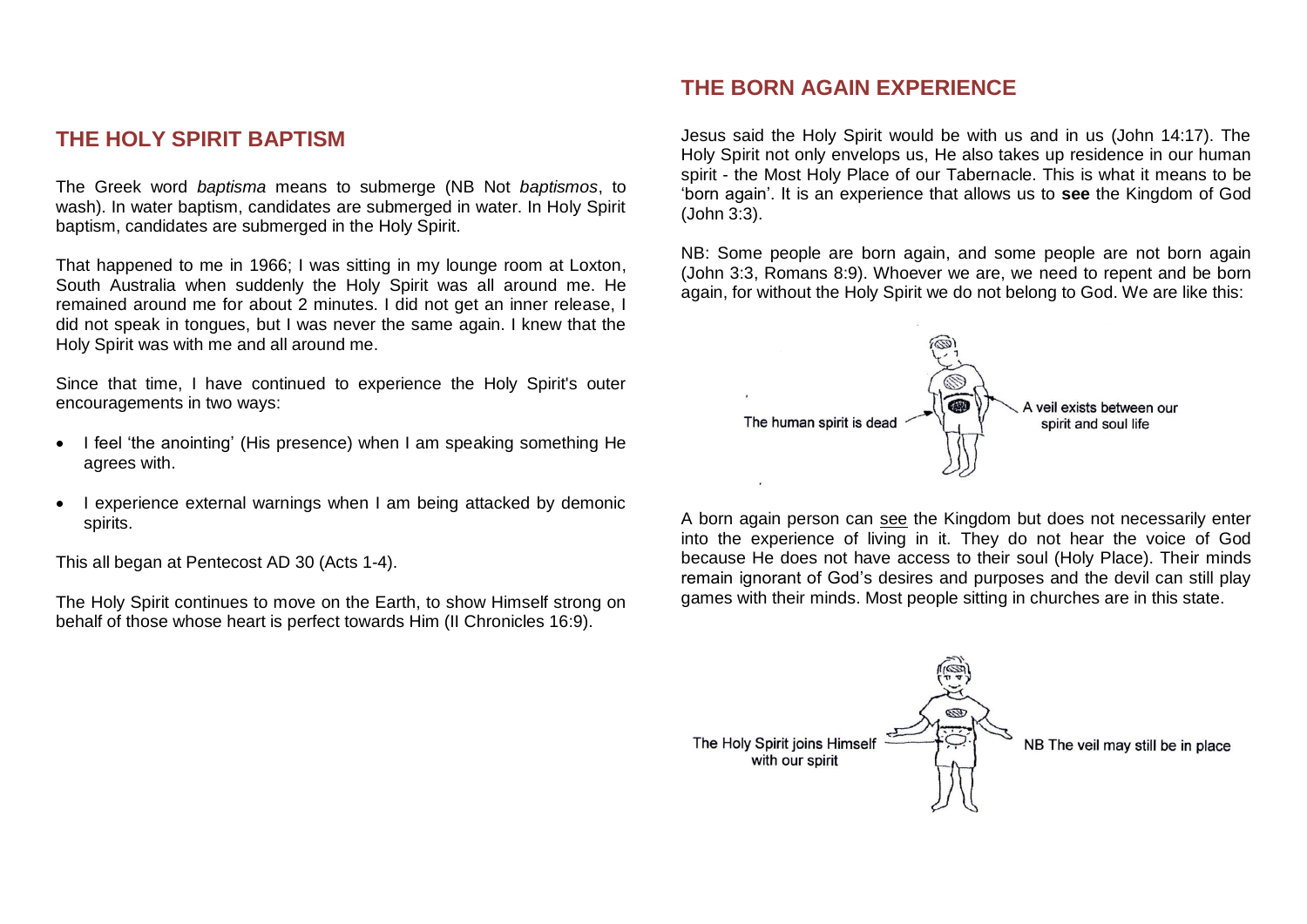# **RECEIVING THE HOLY SPIRIT AND LIVING IN THE KINGDOM OF GOD**

We **enter** (experience) the Kingdom when the veil between the human spirit and soul is rent asunder (John 3:5). Then we experience the new covenant operation (Jeremiah 31: 33-34; Hebrews 8:10-12). Out of our belly, (Gk. *koilia*) flows rivers of living water (John 7:38-39); we experience the washing of regeneration and an on-going renewing of our minds (Titus 3:5-6) - the laver and the oil at the tabernacle door.

It is common, the first time a person is released in the Spirit, for them to speak in other tongues (Acts 2:4, Acts 10:44-46, Acts 19:6)' This is a sign that the veil is definitely rent. (NB We speak!). Most importantly, we begin to hear God's instructions in our hearts and minds: the *pneumatikon*, 'things of the Spirit (I Corinthians 12:1-11), i.e. the Keys of the Kingdom (Matt.16:19), and begin to walk as His sons (John 5:19-20).



#### **KEEPING-ON BEING FILLED WITH THE HOLY SPIRIT**

The Spirit can be quenched (pushed out of our soul life) by demonic oppression. Fortunately the demons cannot enter the human spirit; the spirit is God's exclusive domain. In II Timothy 1:6 Paul exhorts us to 'fan up the flame' (Gk. *ana-zopureo*). The image is taken from the practice of nomadic tribes that carry a brazier of coals from one camp site to another; when you get to the next camp site you need to fan up the coals. So with us and the Holy Spirit; when we wish to hear from heaven we need to fan up the flame. Paul says we can do this privately by speaking in tongues (l Cor.14:3) and in the assembly by speaking to each other in psalms and hymns and spiritual songs (Eph. 5:18-20).

#### **MINISTERING THE SPIRIT ONE TO ANOTHER**

In II Timothy 1:6, Paul also mentions that Timothy received the Holy Spirit when Paul laid his hands on him. He is not talking about Timothy being born again; that is the sovereign work of God (John 20:22). Receiving the Spirit has to do with the breaking of the veil and the Holy Spirit having access to a person's heart and mind. This process can be helped by brethren laying hands on a person and praying in tongues. The anointing on the brethren can draw the Holy Spirit out of the person's spirit and into their soul life.

The same ministry is effective when praying for a believer who has received the Holy Spirit but is overwhelmed by oppression from the enemy and cannot get free by their own efforts or there is a blockage that needs to be cleared. We minister to them by laying hands on their back and praying in tongues. We only speak in English when we feel the Spirit telling us to command the enemy (e.g.) to take their hands off the person, or to enquire from the person if we get a word of knowledge re some blockage.